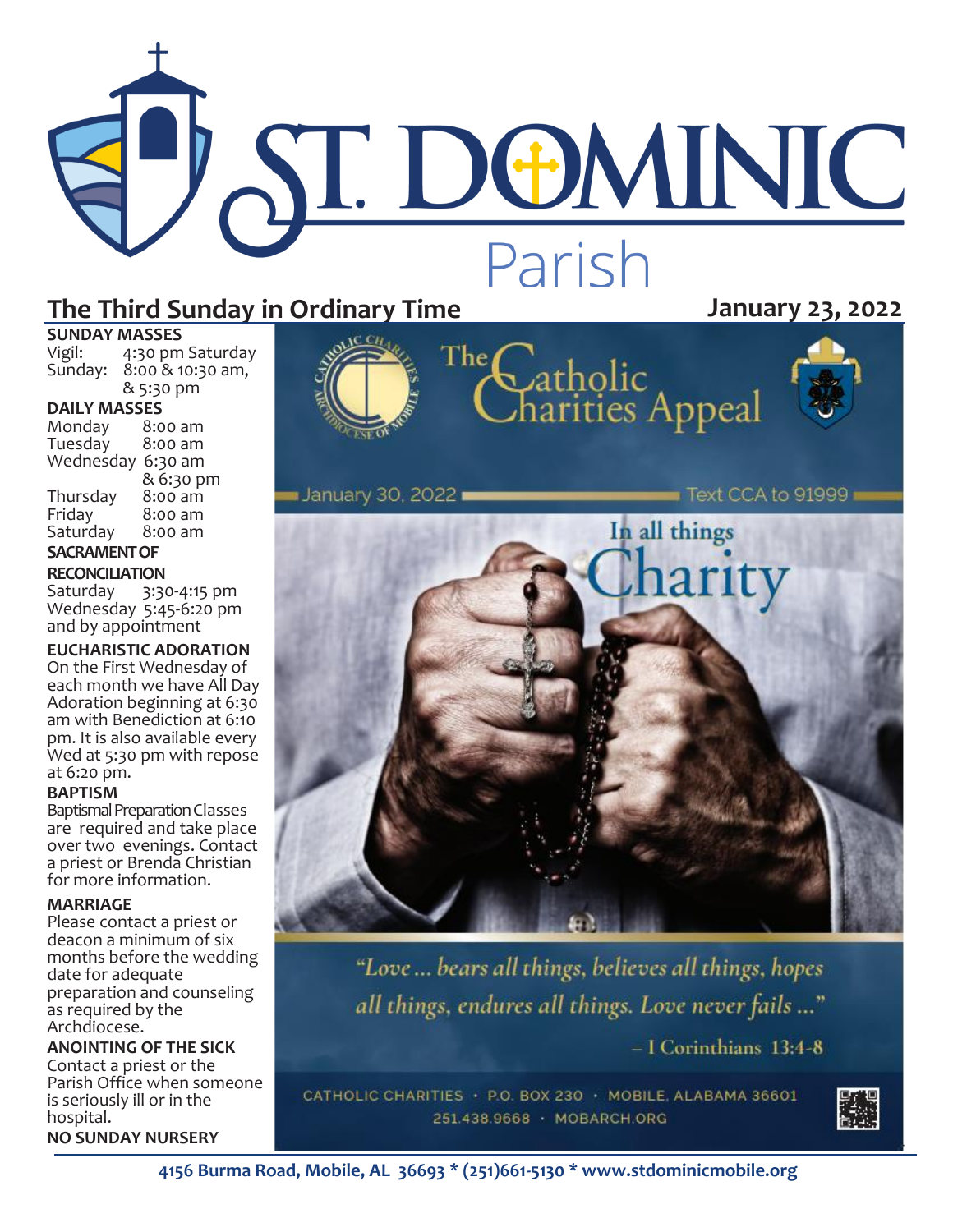## *Pastor, Rev. Patrick R. Driscoll* Email: pdriscoll@stdominicmobile.org *Deacon Robert E. Kirby, Jr.* Email: rkirby@stdominicmobile.org *Deacon Aldon O. Ward* Email: award@stdominicmobile.org *Deacon Wiley J. Christian III*

Email: wchristian@stdominicmobile.org

# **PARISH OFFICE HOURS**

Monday - Friday, 8:00 a.m. - 4:00 p.m.

# **ST. DOMINIC CATHOLIC SCHOOL HOURS**

Monday - Friday, 7:15 a.m. - 3:45 p.m.

The readings for this Sunday, January 23, 2022 can be found online using the following link: https://bible.usccb.org/bible/ readings/012322.cfm

#### **Stewardship**

*"Go, eat rich foods and drink sweet drinks, and allot portions to those who had nothing prepared…"* 

#### *Nehemiah 8:10*

Ezra's instructions to the people show us that God does not forbid us from enjoying the good things in life. He wants us to be happy! However, God expects us to be grateful for all that He has given us and to generously share our blessings with those who are in need. Now here's the hard part – to share all we have without expecting anything in return.

Rediscovering your Catholic Faith began on Tuesday, January 11, 2022 at 6:30 p.m. Please contact Deacon Kirby with any questions at rkirby@stdominicmobile.org.

# **Bishop Barron's Series: The Creed Continues Every Sunday at 9:05 am through February 13**

Confessions are available on **Wednesdays from 5:30-6:20 pm and Saturdays from 3:15-4:15 pm.**  You are encouraged to come and obtain forgiveness of your sins in our confessionals or by appointment with one of the priests.

# *Mass Intentions For The Week*

| Saturday, Jan 22            | 4:30 p.m.  | Wallace McPherson (D)      |
|-----------------------------|------------|----------------------------|
| Sunday, Jan 23              | 8:00 a.m.  | Patty Swansbury (D)        |
|                             | 10:30 a.m. | William Wiggins Family (L) |
|                             | 5:30 p.m.  | Missa Pro Populo           |
| Monday, Jan 24              | 8:00 a.m.  | Dana Driscoll (D)          |
| Tuesday, Jan 25             | 8:00 a.m.  | Chris Burkholder (D)       |
| Wed, Jan 26                 | 6:30 a.m.  | Jim Reilly $(D)$           |
|                             | 6:30 p.m.  | Herbert Helms (D)          |
| Thursday, Jan 27            | 8:00 a.m.  | Robert Jones (L)           |
| Friday, Jan 28              | 8:00 a.m.  | Robert Gechijan, Sr. (D)   |
| Saturday, Jan 29            | 8:00 a.m.  | Todd Jones (L)             |
| Dlongo provi for the ciclos |            |                            |

# **Please pray for the sick:**

Toni Aldrich Dale Andrews Karen Andrews Alfredo Arcenal Kathy Atwelll Suzanne Baker Mandy Benamy Charlotte Brady Georgette Brocato Tina Brown John Bryant Jeremy Burgess Courtney Busch, Sr. WM Cazalas Mahala Church Wayne Clark Susan Coffey Melody Doyle Mike Doyle Bart Duffy Linda Eccles Susan Evans Lori Fayard Fred Finnegan Don Foster

Flora Gilbert Jacque Green Ray Green Delores Hanlon Melissa Harkins Barbara Harrington Myles Harris Benjamin Harrison Charlie Hawkins Gabriel Hawkins Katie Histing Joe Jefferson Cory Kalifeh Mary Kerr Bill Klein Cooper Klein Vicky Klein Ann Kotis Alice Langham Dani Larson Pat Lilley Mary Lindamood Diane Thublin Little Christian Lofton Glenda Miles

Joan Morgan Mitch Murr Eleesha Neese Shirley Nelson Mickey Petzolt Clarence Pool Amber Ramsay David Reichart Laurie Rel Rose Mary Rehm Louis Seiter Ava Smith Elsie Smith Toni Sweeney Inez Trenier Lucile Tutwiler Joe Verneuille Ian Walley Jennafer Way Sam Wimberly Bruno Wuest Antonio Vilaseca Lilian Zambrana

## IN THE MAIN HALL OF THE MURPHY CENTER We will be updating our sick list in January 2022.

If you would like your name or the name of your loved one(s) to **remain** on this list please call the Parish Office at (251) 661-5130 or email mwilson@stdominicmobile.org.

Please remember, if you have a family member in the hospital and would like a clergy member to visit, let the Parish Office know by calling or emailing.